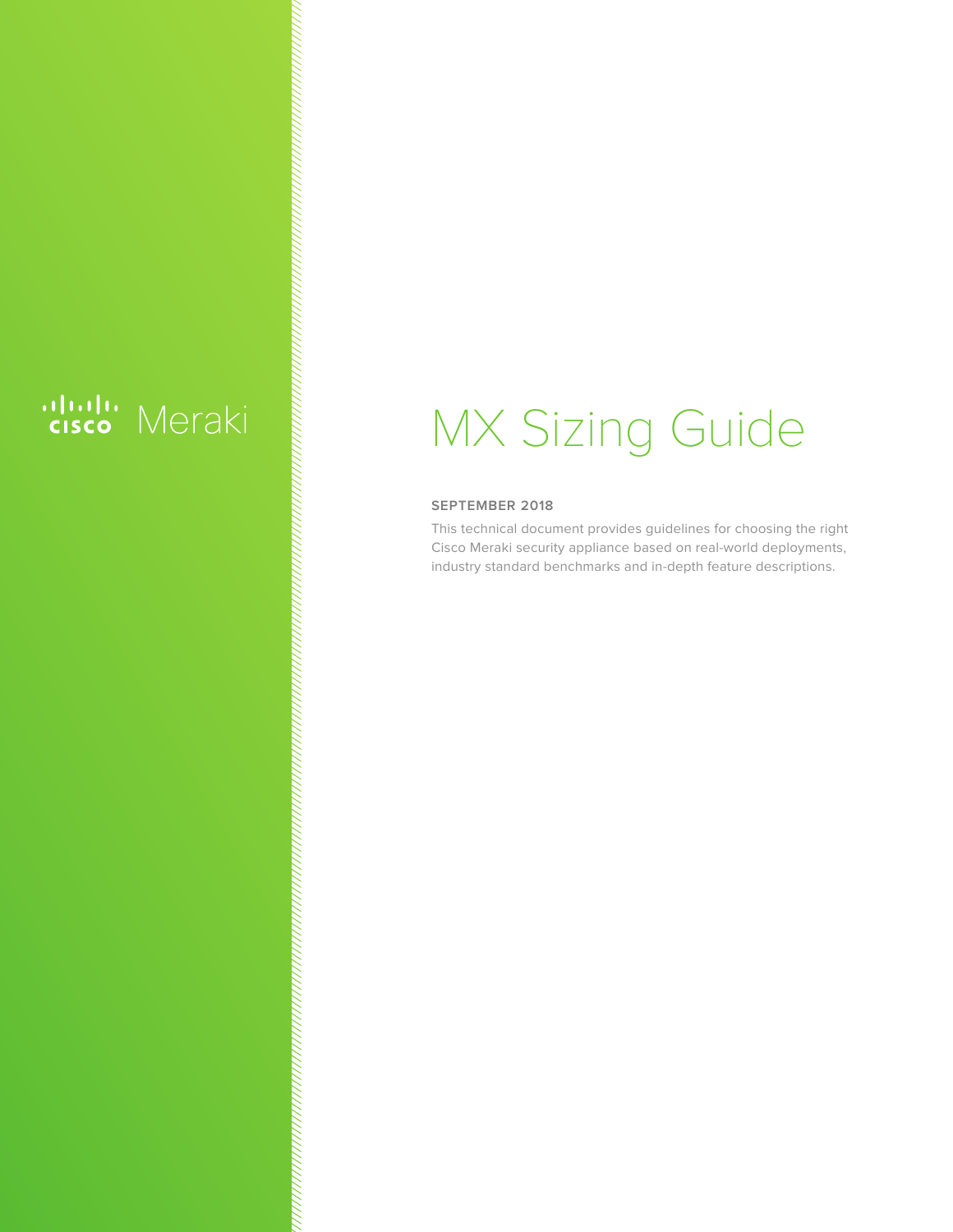#### Overview

Cisco Meraki MX Security Appliances are Unified Threat Management (UTM) products. UTM products offer multiple security features in a simple-to-deploy, consolidated form factor. Given the number of security features that can be deployed in any given MX, device performance will vary depending on the use-case. Choosing the right MX depends on the use-case and the deployment characteristics.

**This technical guide is designed to help answer the following questions:**

- How do I decide which MX model I need?
- Which features should I turn on?
- How do MX models compare against the competition?

#### **Choosing the right hardware**

Cisco Meraki MX products come in 8 product families. The chart below outlines MX hardware properties available under each family:

|                                                               | MX64(W)      | MX65(W)      | MX67(W/C)    | MX68(W/CW)   | <b>MX84</b>  | <b>MX100</b> | <b>MX250</b> | <b>MX450</b>                                                                                                            |
|---------------------------------------------------------------|--------------|--------------|--------------|--------------|--------------|--------------|--------------|-------------------------------------------------------------------------------------------------------------------------|
|                                                               |              |              |              |              |              |              |              | $\begin{array}{l} \begin{array}{c} \begin{array}{c} \begin{array}{c} \end{array}\\ \end{array} \end{array} \end{array}$ |
| <b>Dual Wan Links</b>                                         | $\checkmark$ | $\checkmark$ | $\checkmark$ | $\checkmark$ | $\checkmark$ | $\checkmark$ | $\checkmark$ | $\checkmark$                                                                                                            |
| 3G / 4G Failover                                              | $\checkmark$ | $\checkmark$ | $\checkmark$ | $\checkmark$ | $\checkmark$ | $\checkmark$ | $\checkmark$ | $\checkmark$                                                                                                            |
| <b>Built-In LTE</b><br><b>Modem Model</b><br><b>Available</b> |              |              | $\checkmark$ | $\checkmark$ |              |              |              |                                                                                                                         |
| <b>Built-In Wireless</b><br>Available                         | $\checkmark$ | √            | $\checkmark$ | $\checkmark$ |              |              |              |                                                                                                                         |
| <b>Built-In PoE+</b><br><b>Model Available</b>                |              | √            |              | $\checkmark$ |              |              |              |                                                                                                                         |
| <b>Hard Drive</b>                                             |              |              |              |              | 1TB          | 1TB          | 128GB (SSD)  | 128GB (SSD)                                                                                                             |
| Fiber<br>Connectivity                                         |              |              |              |              | SFP          | <b>SFP</b>   | SFP, SFP+    | SFP, SFP+                                                                                                               |
| <b>Dual Power</b><br>Supply                                   |              |              |              |              |              |              | $\checkmark$ | √                                                                                                                       |
| <b>Form Factor</b>                                            | Desktop      | Desktop      | Desktop      | Desktop      | 1U           | 1U           | 1U           | 1U                                                                                                                      |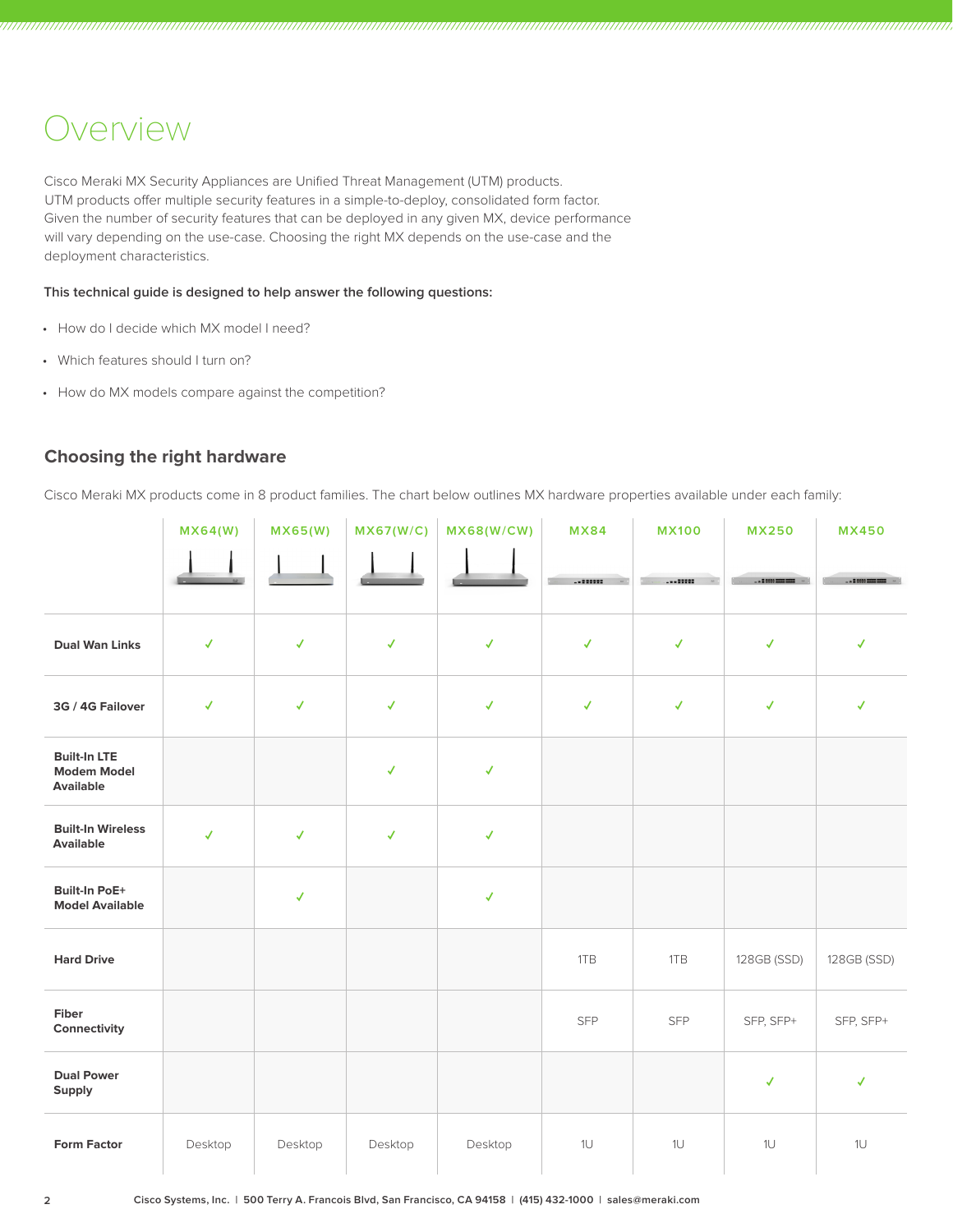### Network performance benchmarks

Industry standard benchmarks are designed to help you compare MX security appliances to firewalls from other vendors. These tests assume perfect network conditions with ideal traffic patterns. When measuring maximum throughput for a certain feature, all other features are disabled. Actual results in production networks will vary.

|                                                                                                   | MX64/65<br>series | MX67/68<br>series | <b>MX84</b> | <b>MX100</b> | <b>MX250</b> | <b>MX450</b> |
|---------------------------------------------------------------------------------------------------|-------------------|-------------------|-------------|--------------|--------------|--------------|
| Max throughput with all security<br>features enabled                                              | 200 Mbps          | 300 Mbps          | 320 Mbps    | 650 Mbps     | 2 Gbps       | 4 Gbps       |
| Max Stateful (L3) firewall<br>throughput in passthrough mode                                      | 250 Mbps          | 450 Mbps          | 500 Mbps    | 750 Mbps     | 4 Gbps       | 6 Gbps       |
| Max Stateful (L3) firewall<br>throughput in NAT mode                                              | 200 Mbps          | 450 Mbps          | 500 Mbps    | 750 Mbps     | 4 Gbps       | 6 Gbps       |
| <b>Max VPN throughput</b>                                                                         | 100 Mbps          | 200 Mbps          | 250 Mbps    | 500 Mbps     | 1 Gbps       | 2 Gbps       |
| Max concurrent VPN tunnels <sup>1</sup><br>(site-to-site or client VPN)                           | 50                | 50                | 100         | 250          | 3,000        | 5,000        |
| <b>Recommended maximum</b><br>concurrent VPN tunnels <sup>2</sup><br>(site-to-site or client VPN) | 50                | 50                | 100         | 250          | 1,000        | 1,500        |
| Max AMP throughput                                                                                | 250 Mbps          | 300 Mbps          | 500 Mbps    | 750 Mbps     | 2 Gbps       | 4 Gbps       |
| Max IDS throughput                                                                                | 200 Mbps          | 300 Mbps          | 320 Mbps    | 650 Mbps     | 2 Gbps       | 4 Gbps       |

The SD-WAN feature set for the MX includes active-active VPN, which creates VPN tunnels between peers on all available uplinks in order to make the most efficient possible use of available WAN bandwidth. A connection between two peers can therefore contain up to four tunnels, depending on the number of MX uplinks at each site. This should be taken into consideration when making VPN sizing decisions.

**<sup>1</sup>**The maximum concurrent VPN tunnels are based on lab testing scenarios where no client traffic is transferring over the VPN tunnels.

**<sup>2</sup>**Recommended concurrent VPN tunnels are based on lab testing scenarios with client traffic transferring over VPN tunnels.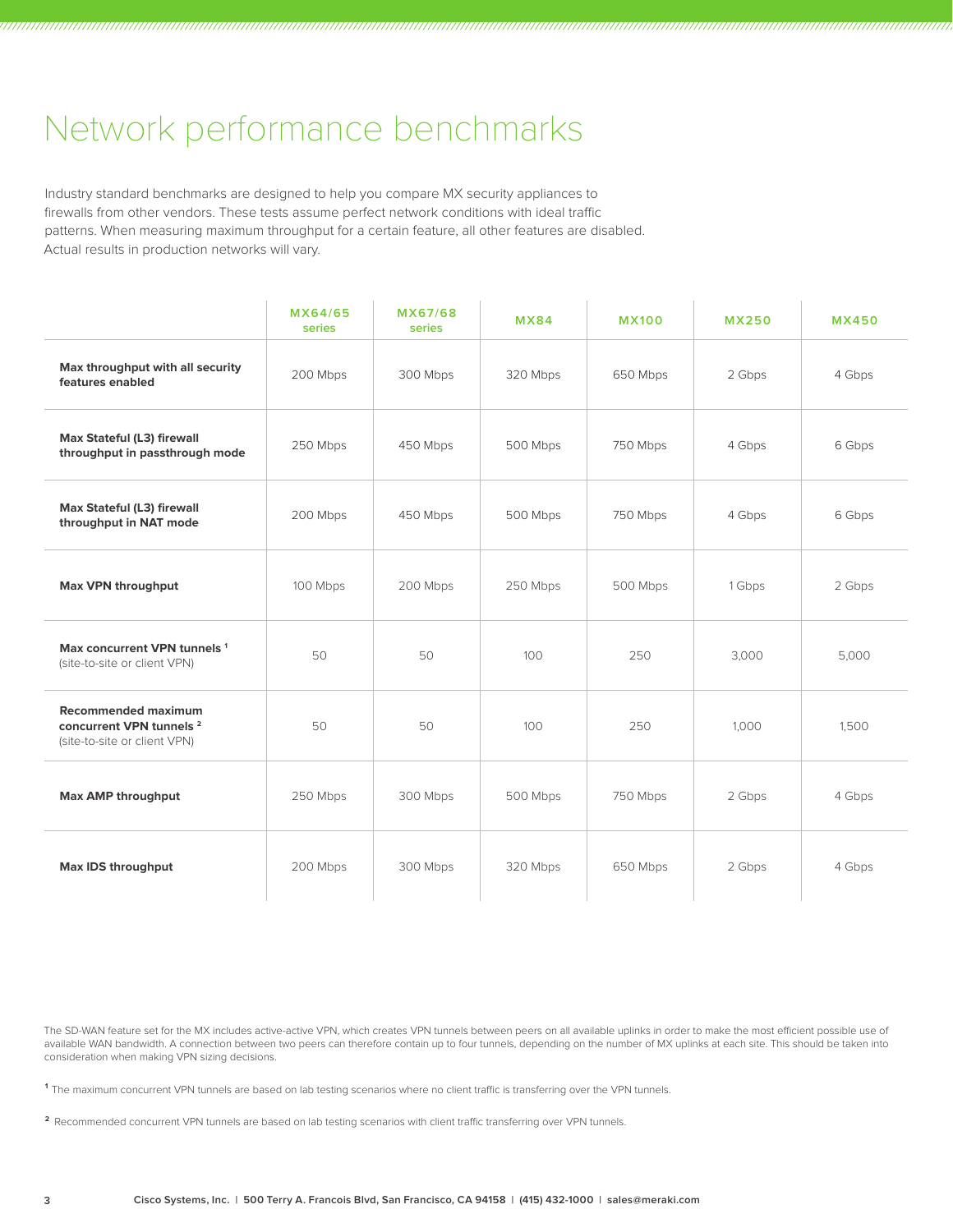## Features, benefits and performance impact

UTM products come with a variety of security and networking features. Understanding the benefits and tradeoffs of these features is crucial to getting the maximum security benefit without unnecessary performance degradation.

|                                         | <b>BENEFITS</b>                                                                                        | PERFORMANCE<br><b>IMPACT</b> | <b>RECOMMENDATIONS</b>                                                                                                                                                                                    |
|-----------------------------------------|--------------------------------------------------------------------------------------------------------|------------------------------|-----------------------------------------------------------------------------------------------------------------------------------------------------------------------------------------------------------|
| <b>Malware protection</b>               | Blocks HTTP-based filed<br>downloads based on the<br>disposition received from<br>the Cisco AMP cloud. | High                         | Consider disabling for guest VLANs and using firewall rules to isolate<br>those VLANs. Also consider disabling if you run a full malware client<br>like AMP for Endpoints on host devices.                |
| <b>IDS / IPS</b>                        | Provides alerts / prevention<br>for suspicious network<br>traffic                                      | High                         | Consider not sending IDS/IPS syslog data over VPN in low-bandwidth<br>networks.                                                                                                                           |
| <b>VPN</b>                              | Secure, encrypted traffic<br>between locations                                                         | Medium                       | Use split-tunnel VPN and deploy security services at the edge.                                                                                                                                            |
| Web caching                             | Accelerating access to Web<br>content by caching locally                                               | Medium                       | Ideal for repetitively accessing heavy multimedia content frequently<br>for low bandwidth networks. Not recommended for high bandwidth<br>networks. Please note that YouTube doesn't support web caching. |
| <b>Content filtering</b><br>(top sites) | Category based URL<br>filtering using locally<br>downloaded database                                   | Low                          | Choose this option if your priority is speed over coverage.                                                                                                                                               |
| <b>Content filtering</b><br>(full list) | Category based URL<br>filtering using the full<br>database hosted at<br>Brightcloud.com                | Medium                       | Choose this option if your priority is 100% coverage and security.<br>Web browsing will be slightly slower at the beginning but will improve<br>as more and more URL categories are cached.               |
| Web safe-search                         | Turning Google /<br>Bing safe-search option on                                                         | Low                          | Must be deployed in tandem with "disable encrypted search" option<br>to be effective.                                                                                                                     |
| <b>Blocking</b><br>encrypted<br>search  | Disabling Google / Bing<br>searches via https (port<br>443), allowing Web safe-<br>search enforcement  | Low                          | Must be deployed in tandem with "Web safe-search" to be effective.<br>Requires a DNS setting modification, otherwise will also break<br>Google apps. Check Meraki knowledge base for further information. |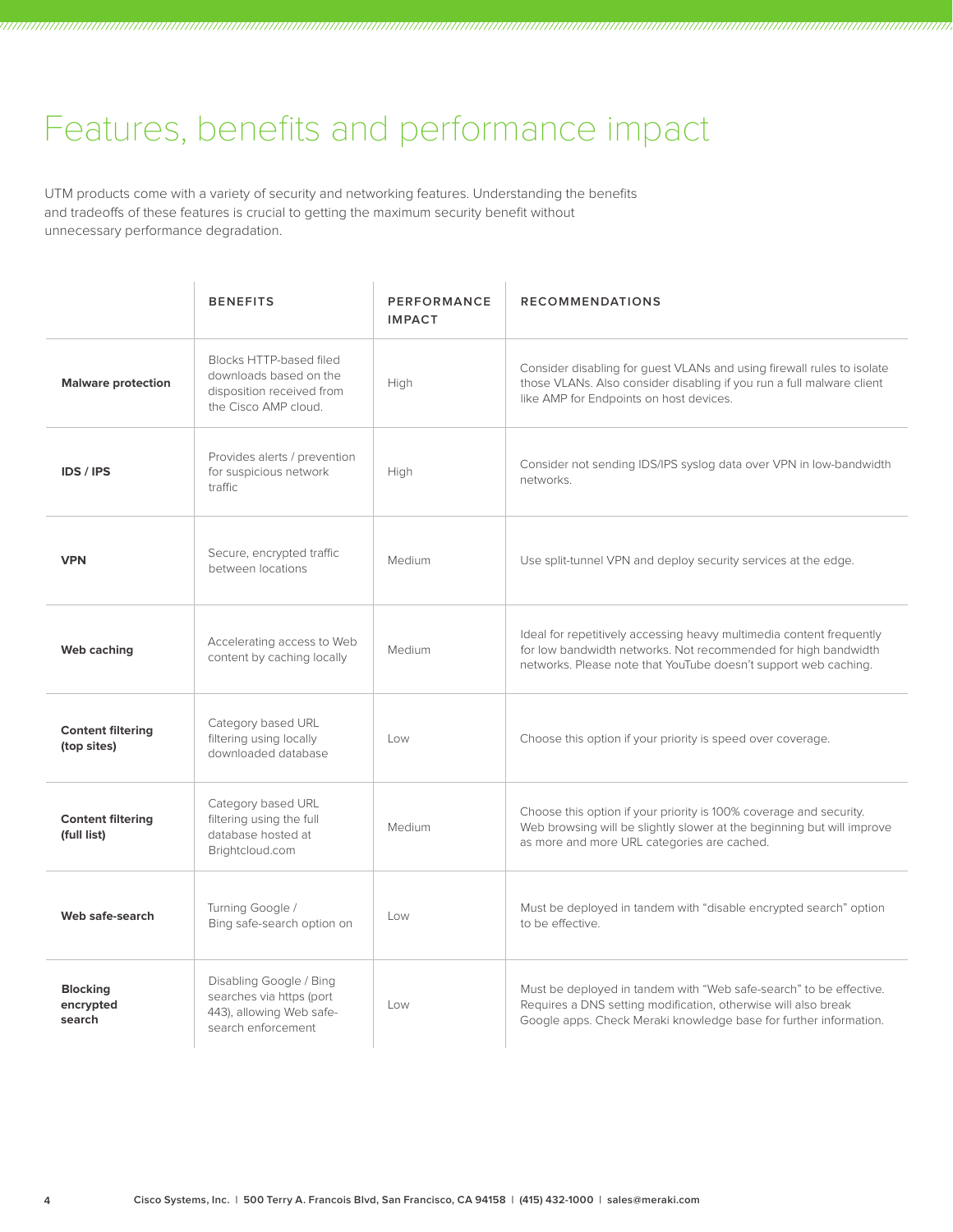### Client recommendations

Although there is no hard limit on the number of client devices that can be deployed below MX Security Appliances, for purposes of this document all tests were performed with the client counts shown in the table below. Exceeding these client counts may result in performance that varies from the sizing data contained in this guide.

| RECOMMENDED NUMBER OF CLIENT DEVICES |                   |                   |      |              |       |        |  |
|--------------------------------------|-------------------|-------------------|------|--------------|-------|--------|--|
|                                      | MX64/65<br>series | MX67/68<br>series | MX84 | <b>MX100</b> | MX250 | MX450  |  |
| Recommended<br>client devices        | 50                | 50                | 200  | 500          | 2,000 | 10,000 |  |

## Built-in MX Device utilization

This guide aims to educate the user on the expected utilization and load levels for specific MX models with certain features enabled. However, to accurately predict the load on the device, it must be tested in its designated environment, under expected conditions. There are a large number of variables in each individual network that will affect real-world performance, such as the unique traffic blend and the features in use.

 MX [Device utilization](https://documentation.meraki.com/MX/Monitoring_and_Reporting/Load_Monitoring) helps provide a better understanding of the device's load over time and can be used to assess the utilization level and whether a higher end device or a load reduction is required.If an MX device is consistently over 85% utilization during normal operation\*, upgrading to a higher throughput model or reducing the per device load should be considered. The MX Device utilization tool is available through an API or as a graph shown on the Summary Report page.



#### **MX Device utilization calculation**

The device utilization data reported to the Meraki Dashboard is based on a load average measured over a period of one minute. The load value is returned in numeric value ranging from 1 through 100. A lower value indicates a lower load, and a higher value indicates a more intense workload. Currently, the device utilization value is calculated based upon the CPU utilization of the MX as well as its traffic load.

Due to load averaging, it's possible for transient load spikes to occur without being visible in the utilization metric. For example, a device load that is consistently shown as less than 85% may still be experiencing transient load spikes. These transient load spikes may cause packets received in excess of the device's forwarding capacity to be dropped.

*<sup>\*</sup> With all the desired features turned on, the expected number of clients connected, and the expected traffic mix traversing the device.*